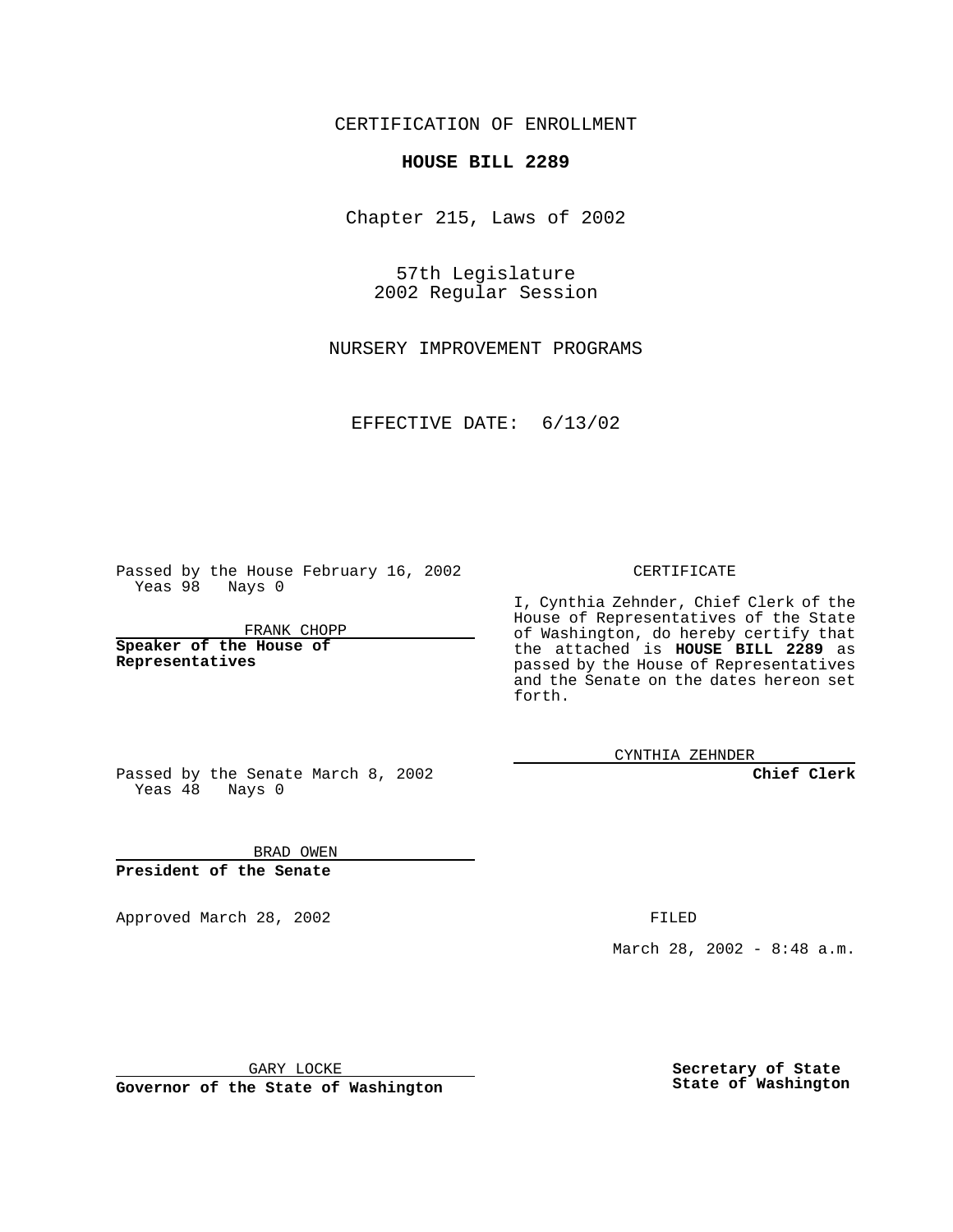## **HOUSE BILL 2289** \_\_\_\_\_\_\_\_\_\_\_\_\_\_\_\_\_\_\_\_\_\_\_\_\_\_\_\_\_\_\_\_\_\_\_\_\_\_\_\_\_\_\_\_\_\_\_

\_\_\_\_\_\_\_\_\_\_\_\_\_\_\_\_\_\_\_\_\_\_\_\_\_\_\_\_\_\_\_\_\_\_\_\_\_\_\_\_\_\_\_\_\_\_\_

Passed Legislature - 2002 Regular Session

## **State of Washington 57th Legislature 2002 Regular Session**

**By** Representatives Linville and Schoesler; by request of Department of Agriculture

Read first time 01/14/2002. Referred to Committee on Agriculture & Ecology.

1 AN ACT Relating to assessments for planting stock certification and 2 nursery improvement programs; amending RCW 15.13.310, 15.13.370, and 3 15.13.470; and adding a new section to chapter 15.13 RCW.

4 BE IT ENACTED BY THE LEGISLATURE OF THE STATE OF WASHINGTON:

5 **Sec. 1.** RCW 15.13.310 and 2000 c 144 s 10 are each amended to read 6 as follows:

7 (1) An annual assessment shall be levied on the gross sale price of 8 the wholesale market value for all ((fruit trees, fruit tree related 9 ornamental trees, and fruit tree rootstock produced in Washington, and 10 sold within the state or shipped from the state by any licensed nursery 11 dealer during any license period. Fruit tree related ornamental 12 nursery stock shall be limited to the genera, Chaenomeles, Cydonia, 13 <del>Crataegus, Malus, Prunus, Pyrus, and Sorbus</del>)) horticultural plants of 14 the genera Chaenomeles, Cydonia, Crataegus, Malus, Prunus, Pyrus, 15 Sorbus, and Vitis produced in Washington, and sold within the state or 16 shipped from the state by any licensed nursery dealer during any 17 license period. This annual assessment is based on the first sale 18 price of such nursery stock except for rootstocks which are replanted 19 and/or grafted or budded and planted for growing-on in the nursery.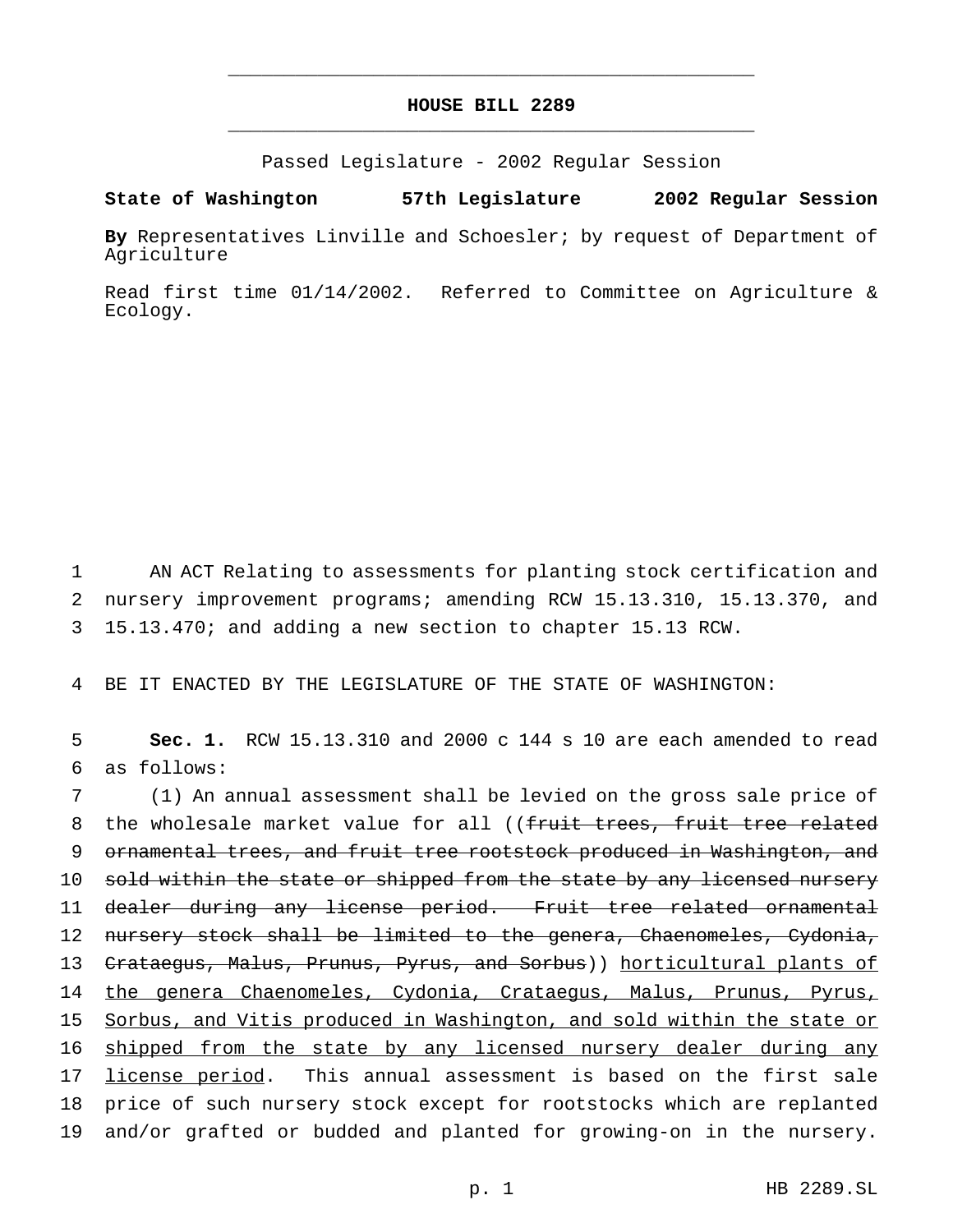The director shall by rule determine the rate of an assessment needed 2 to carry out the grapevine and fruit tree certification and nursery improvement programs set forth in RCW 15.13.470 and chapter 15.14 RCW.

 The wholesale market price may be determined by the wholesale 5 catalogue price of the seller of the ((fruit trees, fruit tree related ornamentals, or fruit tree rootstock)) horticultural plants assessed 7 under this section or of the shipper moving such nursery stock out of the state. If the seller or shipper does not have a catalogue, then the wholesale market price may be based on the actual selling price or an average wholesale market price. The director in determining the average wholesale market price may use catalogues of various businesses licensed under the provisions of this chapter or any other reasonable method.

 (2) The assessment is due and payable on the first day of July of each year.

 (3) The gross sale period shall be from July 1 to June 30 of the previous year.

 (4) The department may audit the records of licensees during normal business hours to determine that the appropriate assessment has been paid.

 NEW SECTION. **Sec. 2.** A new section is added to chapter 15.13 RCW to read as follows:

 An advisory committee is established to advise the director in the administration of the grapevine certification and nursery improvement program.

 (1) The committee consists of two grapevine nursery dealers; three grape growers, at least two of whom grow wine grapes; one winery representative; a university researcher; and the director.

 (2) When appointing this committee, the director shall consider names submitted by the Washington association of wine grape growers and the Washington state grape society.

 (3) The terms of the members of the committee shall be staggered and the members shall serve a term of three years and until their successor has been appointed.

 **Sec. 3.** RCW 15.13.370 and 2000 c 144 s 15 are each amended to read as follows:

## HB 2289.SL p. 2